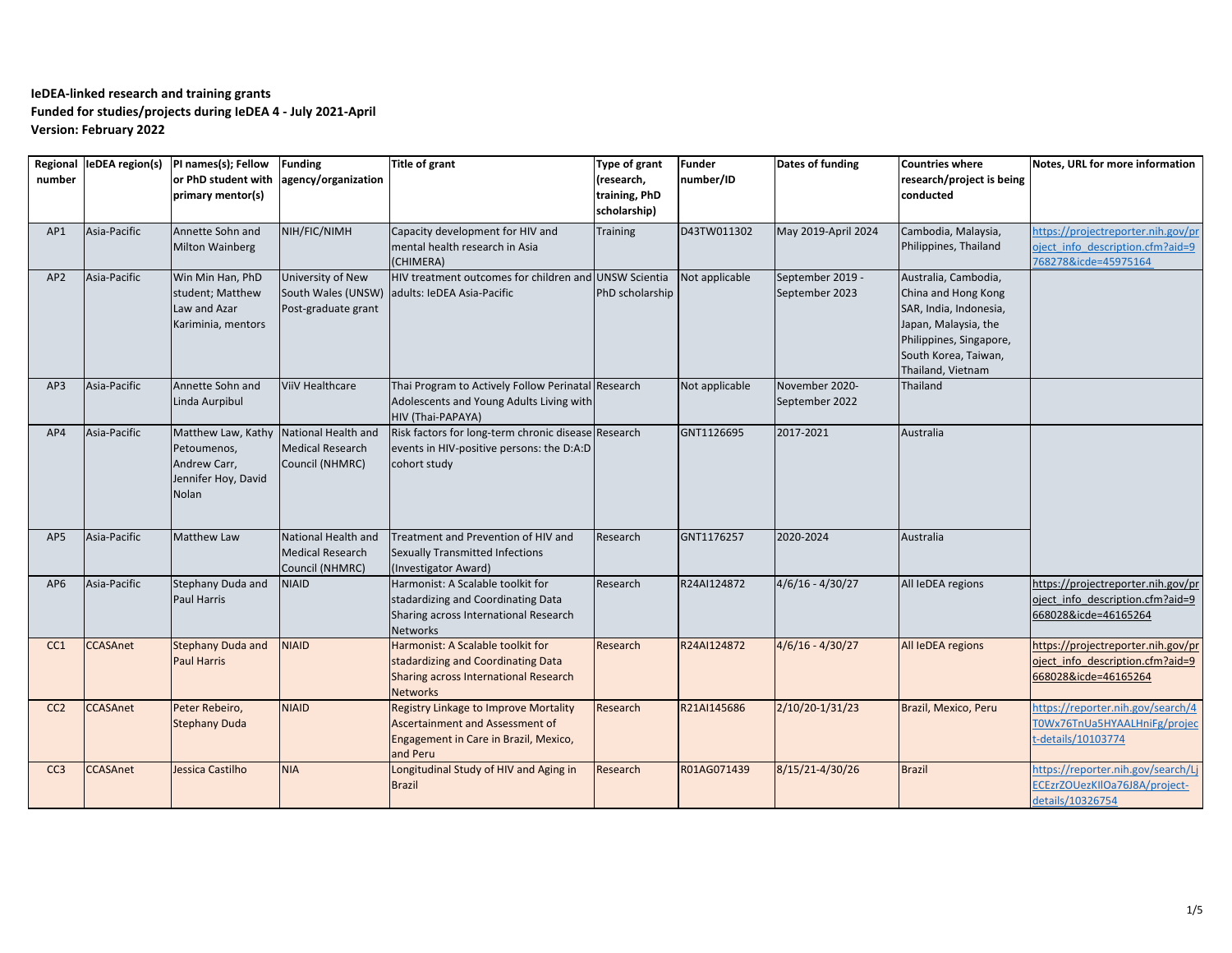| number          |                       | Regional leDEA region(s) PI names(s); Fellow<br>or PhD student with<br>primary mentor(s) | <b>Funding</b><br>agency/organization | <b>Title of grant</b>                                                                                                                 | Type of grant<br>research,<br>training, PhD<br>scholarship) | <b>Funder</b><br>number/ID                         | Dates of funding             | <b>Countries where</b><br>research/project is being<br>conducted | Notes, URL for more information                                                                |
|-----------------|-----------------------|------------------------------------------------------------------------------------------|---------------------------------------|---------------------------------------------------------------------------------------------------------------------------------------|-------------------------------------------------------------|----------------------------------------------------|------------------------------|------------------------------------------------------------------|------------------------------------------------------------------------------------------------|
| CC <sub>4</sub> | <b>CCASAnet</b>       | Lauren Peetluk                                                                           | <b>NIAID</b>                          | Characterizing the impact of HIV disease<br>severity in prediction models for<br>tuberculosis treatment outcomes (F31)                | <b>Training</b>                                             | F31AI152614                                        | 09/01/20-05/31/21            | <b>Brazil</b>                                                    | https://reporter.nih.gov/search/X<br>U5el54zvEKY1fQE tvceA/project-<br>details/10079183        |
| CC <sub>5</sub> | <b>CCASAnet</b>       | Timothy Sterling and CRDF Global<br>Thomas Hawn                                          |                                       | Macrophage immunogenetics and<br>incipient tuberculosis in Brazil                                                                     | Research                                                    | <b>NA</b>                                          | 08/03/20-08/02/22            | <b>Brazil</b>                                                    |                                                                                                |
| CC <sub>6</sub> | <b>CCASAnet</b>       | Timothy Sterling and CRDF Global<br><b>Jerry Ellner</b>                                  |                                       | <b>RePORT International Coordinating</b><br>Center (RICC)                                                                             | Research                                                    | <b>NA</b>                                          | 4/20/20-3/31/23              | <b>Brazil</b>                                                    |                                                                                                |
| CC7             | <b>CCASAnet</b>       | Timothy Sterling and NIAID<br><b>Neel Gandhi</b>                                         |                                       | <b>Characterization of Genomics and</b><br>Metabolomics among Individuals Highly-<br>Exposed, but resistant to Mtb Infection<br>(R01) | Research                                                    | R01AI139406                                        | $7/1/19 - 6/30/23$           | <b>Brazil</b>                                                    |                                                                                                |
| CA1             | <b>Central Africa</b> | <b>Marcel Yotebieng</b><br>and Jesse Kwiek                                               | <b>NICHD</b>                          | HIV/ART, low birth weight, and mortality Research<br>in HIV-exposed uninfected children: a<br>translational mechanistic study         |                                                             | 1R01HD105526-01 04/15/2021 -                       | 03/31/2026                   | <b>DRC</b>                                                       | https://reporter.nih.gov/search/e<br>FGmw3zQ1UujG mHXUAJyQ/proj<br>ect-details/10258233        |
| CA2             | <b>Central Africa</b> | Stephany Duda and<br>Paul Harris                                                         | <b>NIAID</b>                          | Harmonist: A Scalable toolkit for<br>stadardizing and Coordinating Data<br>Sharing across International Research<br><b>Networks</b>   | Research                                                    | R24AI124872                                        | $4/6/16 - 4/30/27$           | All IeDEA regions                                                | https://projectreporter.nih.gov/pr<br>oject info description.cfm?aid=9<br>668028&icde=46165264 |
| EA1             | <b>East Africa</b>    | Leslie Enane                                                                             | <b>NICHD</b>                          | Developing an Instrument to Assess<br>Adolescent Risk for Dsengagement from<br><b>HIV Care</b>                                        | Research                                                    | K23HD095778-04                                     | 08/01/2018 -<br>07/31/2023   | The Trustees of Indiana<br>University, Indianapolis              | nttps://reporter.nih.gov/search/G<br>5H6e1Ey5EuJjHOgtEpJuA/project-<br>details/10221752        |
| EA2             | <b>East Africa</b>    | John Humphrey                                                                            | <b>NICHD</b>                          | Adaptation, execution, and evaluation of<br>a differentiated service delivery model<br>for PMTCT                                      | Research                                                    | K23HD105495-01                                     | 04/09/2021 -<br>03/31/2026   | The Trustees of Indiana<br>University, Indianapolis              | https://reporter.nih.gov/search/3<br>HLX E3Vw0-<br>dRP0r0 Gwlw/project-<br>details/10252106    |
| EA3             | East Africa           | <b>Megan McHenry</b>                                                                     | <b>NICHD</b>                          | Predicting neurodevelopmenal risk in<br>children born to mothers living with HIV<br>in Kenya                                          | Research                                                    | R01HD104552-01                                     | 04/09/2021 -<br>01/31/2026   | The Trustees of Indiana<br>University, Indianapolis              | https://reporter.nih.gov/search/G<br>oLLN3hfGkmjYWcG0IW1ww/proje<br>ct-details/10161373        |
| EA4             | <b>East Africa</b>    | Stephany Duda<br>and Paul Harris                                                         | NIH/NIAID                             | Harmonist: A Scalable toolkit for<br>stadardizing and Coordinating Data<br>Sharing across International Research<br><b>Networks</b>   | Research                                                    | AU124872-07 /<br><b>VUMC58450</b><br>(R24AI124872) | 05/21/2021 -<br>04/30/2026   | The Trustees of Indiana<br>University, Indianapolis              |                                                                                                |
| EA5             | East Africa           | Bryan Shepherd                                                                           | NIH/NIAID                             | Statistical methods for correlated<br>outcome and covariate errors in studies<br>of HIV/AIDS                                          | Research                                                    | R01AI131771-02 /<br><b>VUMC65910</b>               | $01/25/2018 -$<br>01/30/2023 | The Trustees of Indiana<br>University, Indianapolis              |                                                                                                |
| EA6             | <b>East Africa</b>    | Giorgos Bakoyannis                                                                       | <b>NIAID</b>                          | Estimating the cascade of HIV care under<br>incomplete outcome ascertainment                                                          | Research                                                    | R21AI145662-02                                     | 06/17/2019 -<br>05/31/2022   | The Trustees of Indiana<br>University, Indianapolis              | https://reporter.nih.gov/serarch/<br>GkY1yn50JUuf1JgGhEglKg/project-<br>details/9955180        |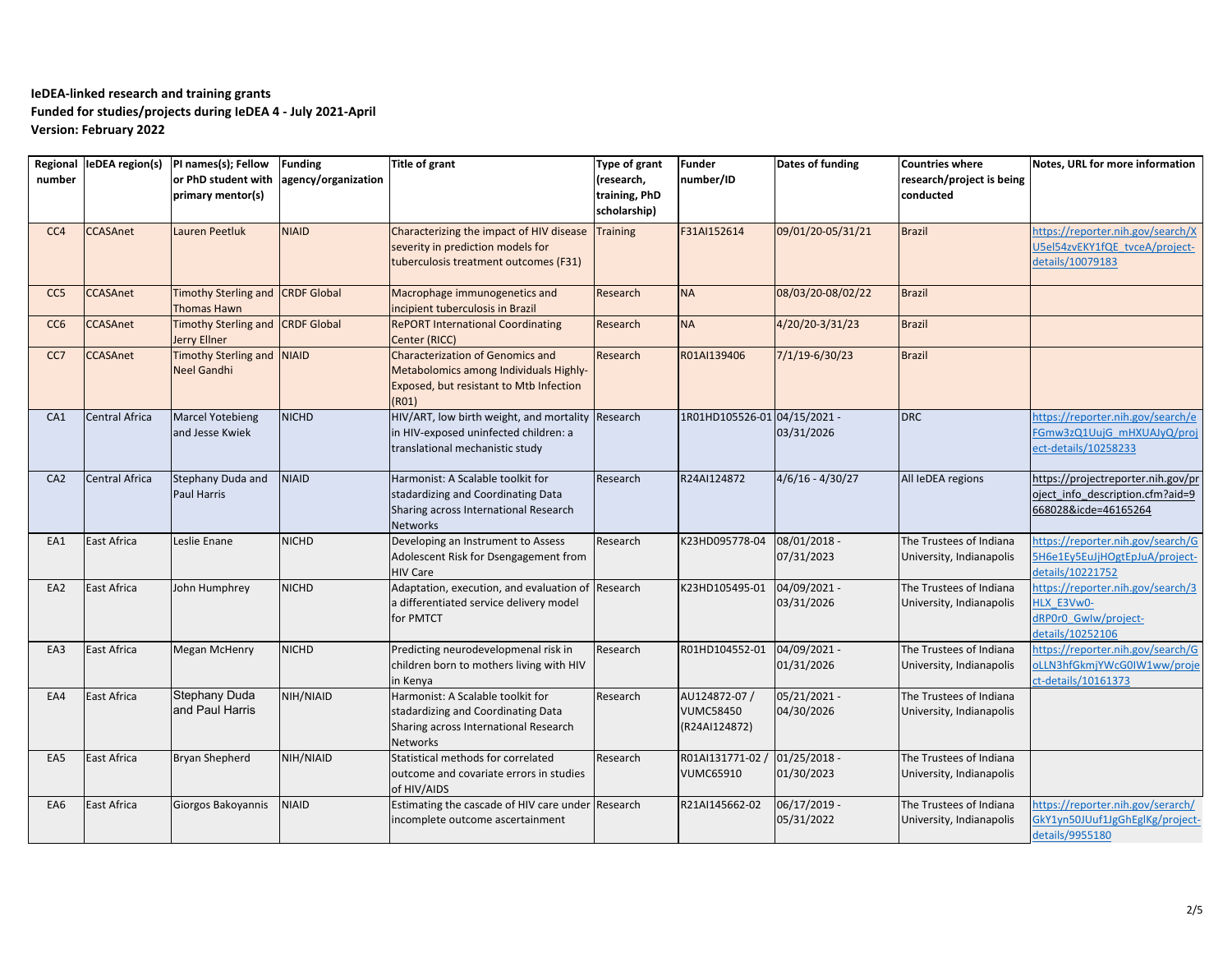| number          |                      | Regional leDEA region(s) PI names(s); Fellow<br>or PhD student with<br>primary mentor(s) | <b>Funding</b><br>agency/organization | <b>Title of grant</b>                                                                                                 | <b>Type of grant</b><br>(research,<br>training, PhD<br>scholarship) | <b>Funder</b><br>number/ID | Dates of funding               | <b>Countries where</b><br>research/project is being<br>conducted | Notes, URL for more information                                                                          |
|-----------------|----------------------|------------------------------------------------------------------------------------------|---------------------------------------|-----------------------------------------------------------------------------------------------------------------------|---------------------------------------------------------------------|----------------------------|--------------------------------|------------------------------------------------------------------|----------------------------------------------------------------------------------------------------------|
| EA7             | East Africa          | Joseph Hogan,<br>Hamish Fraser, and<br>Ann Mwangi                                        | <b>NIAID</b>                          | Data Science for Decision Support in the<br><b>HIV Care Cascade</b>                                                   | Research                                                            | R01AI167694                | $11/01/2021 -$<br>10/31/2026   | <b>Brown University</b>                                          | https://reporter.nih.gov/search/9<br>35wviFUYEOH-<br>32wt0O9pQ/project-<br>details/10402665              |
| EA8             | <b>East Africa</b>   | Jeffrey Martin                                                                           | <b>NCI</b>                            | Prevention and Early Detection of<br>Cervical Cancer through Self-<br><b>Administered Screening</b>                   | Research                                                            | U54CA254571-<br>02S1       | 07/13/2020 -<br>06/30/2025     | University of California,<br>San Francisco                       | https://reporter.nih.gov/search/B<br>kclKvMXeEW sfhDFvNF9g/project-<br>details/10496182                  |
| EA9             | <b>East Africa</b>   | Patrick Loehrer                                                                          | <b>NCI</b>                            | The East Africa Consortium for HPV and<br>Cervical Cancer in Women living with<br>HIV/AIDS                            | Research                                                            | U54CA254518-02             | 09/07/2020 -<br>08/31/2025     | The Trustees of Indiana<br>University, Indianapolis              | https://reporter.nih.gov/search/ef<br>Tcm2tGnEGIOigy8H6Yhg/project-<br>details/10256038                  |
| EA10            | East Africa          | Kassem Bourgi                                                                            | Gilead Sciences, Inc.                 | Weight Gain and Immunologic Recovery<br>among Persons Living with HIV Receiving<br>Dolutegravir in Kenya              | Research                                                            | 53301                      | 5/1/2019-12/1/2021             | The Trustees of Indiana<br>University, Indianapolis              | <b>INFD Grant file</b>                                                                                   |
| EA11            | <b>East Africa</b>   | Helen Byakwaga                                                                           | FIC (NCI)                             | Quantifying, Explaining and Predicting<br>Survival after Diagnosis of HIV-related<br>Kaposi Sarcoma in East Africa    | Research                                                            | K01TW011987-01             | 08/25/2021 -<br>05/31/2026     | <b>Infectious Diseases</b><br>Institute, Kampala<br>Uganda       | https://reporter.nih.gov/search/v<br>MqRdfQIrkuslJQvMkpHNQ/projec                                        |
| <b>EA12</b>     | East Africa          | <b>Esther Freeman</b>                                                                    | <b>NIAID</b>                          | Improving the Care Cascade for HIV-<br>associated Kaposi's Sarcoma in sub-<br>Saharan Africa                          | Research                                                            | K23AI136579-04             | 07/19/2018 -<br>06/30/2023     | Massachusetts General<br>Hospital                                | https://reporter.nih.gov/search/J<br>gT0sx54-US6vM 6CBKcOg/project-<br>details/10202435#similar-Projects |
| EA13            | <b>East Africa</b>   | Andrea Ciaranello                                                                        | <b>NICHD</b>                          | Innovation across the spectrum of<br>pediatric HIV care                                                               | Research                                                            | R01HD079214-08             | 07/01/2014 -<br>06/30/2024     | All pediatric IeDEA<br>regions                                   | RePORT ) RePORTER (nih.gov)                                                                              |
| EA14            | <b>East Africa</b>   | Emma Slaymaker                                                                           | <b>Wellcome Trust</b>                 | Harmonization and sharing of linked HIV<br>Cohort Data from Communities and<br>Clinics in Africa                      | Research                                                            |                            | $01/12/2020 -$<br>30/11/2021   | Kenya, Tanzania, Uganda                                          | Moi - A. Mwangi                                                                                          |
| <b>NA1</b>      | <b>North America</b> | Ashish Deshmukh                                                                          | <b>NCI</b>                            | <b>Optimizing Age-based Anal Cancer</b><br>Screening among People Living with HIV<br>using Decision Analytic Modeling | Research                                                            | R01 CA232888               | March 2019- Feb 2023           | US, Canada                                                       | https://projectreporter.nih.gov/pr<br>oject info details.cfm?aid=97808<br>93&icde=46298948               |
| NA <sub>2</sub> | <b>North America</b> | Virginia Triant                                                                          | <b>NIA</b>                            | Cardiovascular Risk Reduction in an<br>Aging HIV-Infected Population: The<br><b>Impact of HCV Co-Infection</b>        | Research                                                            | R01 AG062393               | May 2019- Jan 2024             | US, Canada                                                       | https://projectreporter.nih.gov/pr<br>oject info details.cfm?aid=96956<br>05&icde=46299325               |
| NA3             | <b>North America</b> | <b>Stephen Cole and</b><br><b>Jessie Edwards</b>                                         | <b>NIAID</b>                          | Improved analysis of experiments and<br>observational studies in HIV                                                  | Research                                                            | R01 AI157758               | September 2020-<br>August-2025 | US, Canada                                                       | https://reporter.nih.gov/search/V<br>SG-<br>K2HPMUeTUIemqtQzjA/project-<br>details/10268264              |
| NA4             | <b>North America</b> | <b>Peter Rebeiro</b>                                                                     | <b>NIAID</b>                          | The HIV Care Continuum and Health<br>Policy: Changes through Context and<br>Geography                                 | Research                                                            | K01 AI131895               | July-2017--June-2022           | US.                                                              | https://reporter.nih.gov/search/L<br>Uyx-<br>42GWkWxr1zkDeCCOg/project-<br>details/10172831              |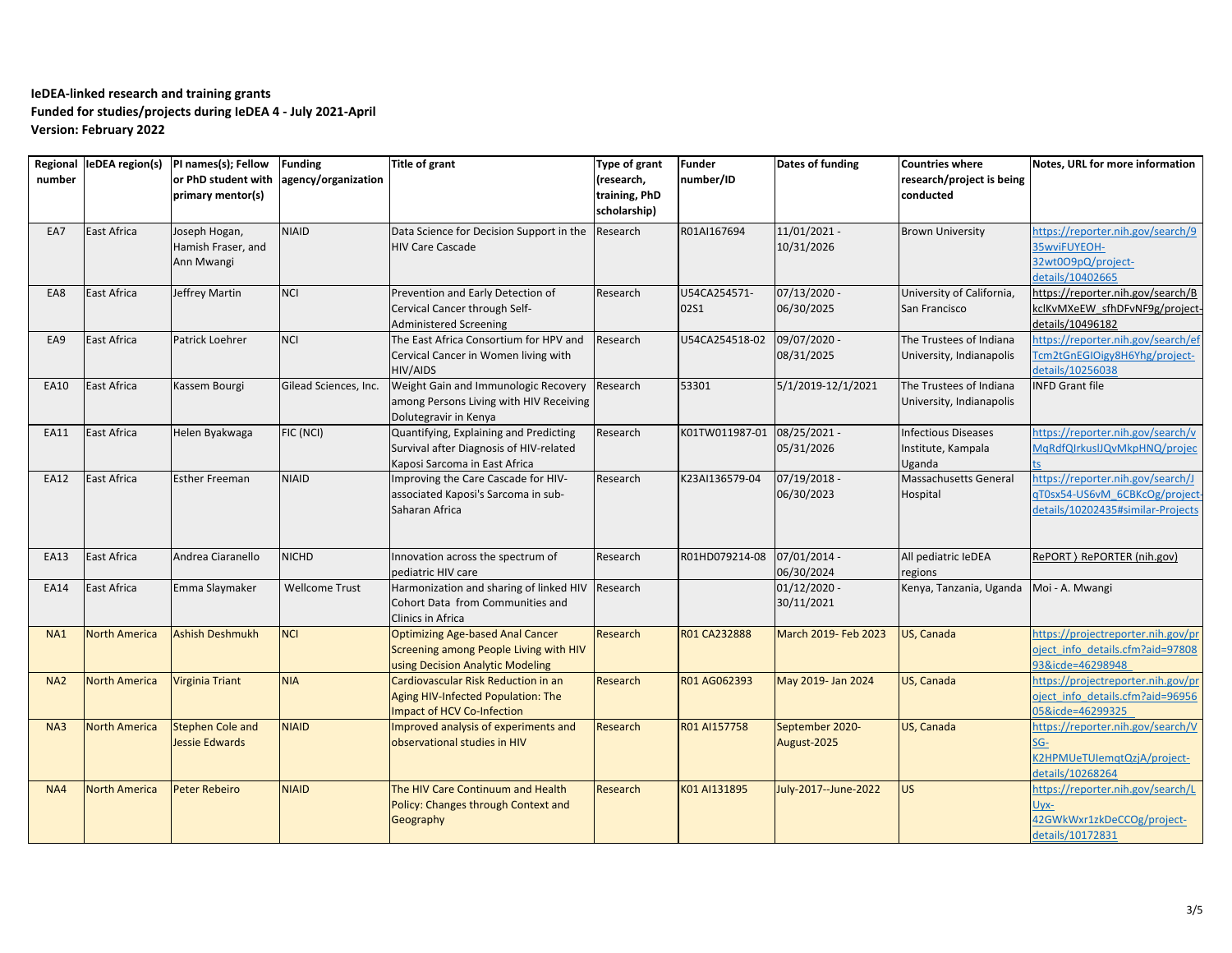| number          |                                                                                                  | Regional leDEA region(s)  PI names(s); Fellow<br>or PhD student with<br>primary mentor(s) | <b>Funding</b><br>agency/organization              | Title of grant                                                                                                                                                                       | Type of grant<br>(research,<br>training, PhD<br>scholarship) | <b>Funder</b><br>number/ID       | Dates of funding                                             | Countries where<br>research/project is being<br>conducted | Notes, URL for more information                                                             |
|-----------------|--------------------------------------------------------------------------------------------------|-------------------------------------------------------------------------------------------|----------------------------------------------------|--------------------------------------------------------------------------------------------------------------------------------------------------------------------------------------|--------------------------------------------------------------|----------------------------------|--------------------------------------------------------------|-----------------------------------------------------------|---------------------------------------------------------------------------------------------|
| NA5             | <b>North America</b>                                                                             | <b>Karla Galaviz</b>                                                                      | <b>NHLBI</b>                                       | Cost-effectiveness of cardiovascular<br>disease prevention in HIV care: a systems<br>science approach                                                                                | Research                                                     | K01 HL149479                     | Sept 2019- July 2024                                         | <b>US</b>                                                 | https://reporter.nih.gov/search/i<br>Q-yzSuqy0uR6bKJlpOycg/project-<br>details/10234213     |
| NA <sub>6</sub> | <b>North America</b>                                                                             | <b>Emily Hyle</b>                                                                         | <b>NIA</b>                                         | The CHARMED Model: A multimorbidity<br>simulation model for people aging with<br><b>HIV</b>                                                                                          | Research                                                     | R01 AG069575                     | $04/01/2021 -$<br>03/31/2026                                 | US                                                        | https://reporter.nih.gov/search/jX<br>ydZiWWnEmfKGwPZrnzTA/project-<br>details/10257768     |
| NA7             | <b>North America</b>                                                                             | <b>Bohdan Nosyk</b>                                                                       | <b>NIDA</b>                                        | Localized economic modeling to support<br>implementation of the Ending the HIV<br>Epidemic initiative                                                                                | Research                                                     | R01 DA041747-06                  | $09/30/2021 -$<br>09/29/2026                                 | <b>US</b>                                                 | https://reporter.nih.gov/search/K<br>3NQ3dlvpkm-<br>QOqTtCUN7A/project-<br>details/10255043 |
| <b>NA8</b>      | <b>North America</b>                                                                             | <b>Stephany Duda and</b><br><b>Paul Harris</b>                                            | <b>NIAID</b>                                       | Harmonist: A Scalable Toolkit for<br><b>Standardizing and Coordinating Data</b><br><b>Sharing Across International Research</b><br><b>Networks</b>                                   | <b>Subaward</b>                                              | R24 AI124872                     | $04/01/2021 -$<br>03/31/2026                                 | US, Canada                                                | https://reporter.nih.gov/search/5<br>CJ9jeYpmUCea3imdey2_A/project-<br>details/10254965     |
| SA <sub>1</sub> | Southern Africa                                                                                  | Andreas Haas                                                                              | <b>Swiss National</b><br><b>Science Foundation</b> | Pathways from mental disorders to<br>burden of disease: Causal mediation<br>analysis of big data from South Africa                                                                   | Career<br>fellowship                                         | 193381                           | 01.07.2021-01.07.2024                                        | South Africa                                              | https://p3.snf.ch/project-193381                                                            |
| SA <sub>2</sub> | Southern Africa                                                                                  | Lukas Fenner                                                                              | <b>Swiss National</b><br><b>Science Foundation</b> | Rapid testing of a novel approach to<br>estimating tuberculosis transmission in<br>primary care clinics in African TB/HIV<br>high burden settings                                    | Research                                                     | Grant no. CRSK-<br>3 190781      | 2019-2022                                                    | South Africa                                              |                                                                                             |
| SA <sub>3</sub> | Southern Africa                                                                                  | Kara Wools-<br>Kaloustian, Mary-<br>Ann Davies, John<br>Humphries                         | <b>NIAID</b>                                       | Measuring Adverse Pregnancy and<br><b>Newborn Congenital Outcomes</b><br>(MANGO): A multiregional IeDEA<br>collaboration                                                             | Research                                                     | (CFDA No. 93.855) 2021           | 5U01AI069911-15 01 August 2019 - 31 July Kenya, South Africa |                                                           |                                                                                             |
| SA4             | Southern Africa,<br>lead region, with<br>NA-ACCORD,<br>CCASAnet, EA,<br>WA, CA, Asia-<br>Pacific | <b>Matthias Egger</b>                                                                     | <b>NIAID</b>                                       | HIV-1 subtype-specific drug resistance in Research<br>patients failing dolutegravir-based first-<br>line, second-line or third-line regimens:<br>multiregional cross-sectional study |                                                              | R01AI152772                      | Start Date 09/01/2021<br>End Date 08/31/2022                 | 25 countries, to be<br>confirmed                          |                                                                                             |
| SA <sub>5</sub> | Southern Africa                                                                                  | Eliane Rohner                                                                             | <b>Swiss Cancer</b>                                | Cervical pre-cancer treatment failure<br>Research Foundation among women living with HIV in<br>Zimbabwe: a cohort study                                                              | Research                                                     | KFS-5441-08-2021 01/2022-01/2026 |                                                              | Zimbabwe                                                  |                                                                                             |